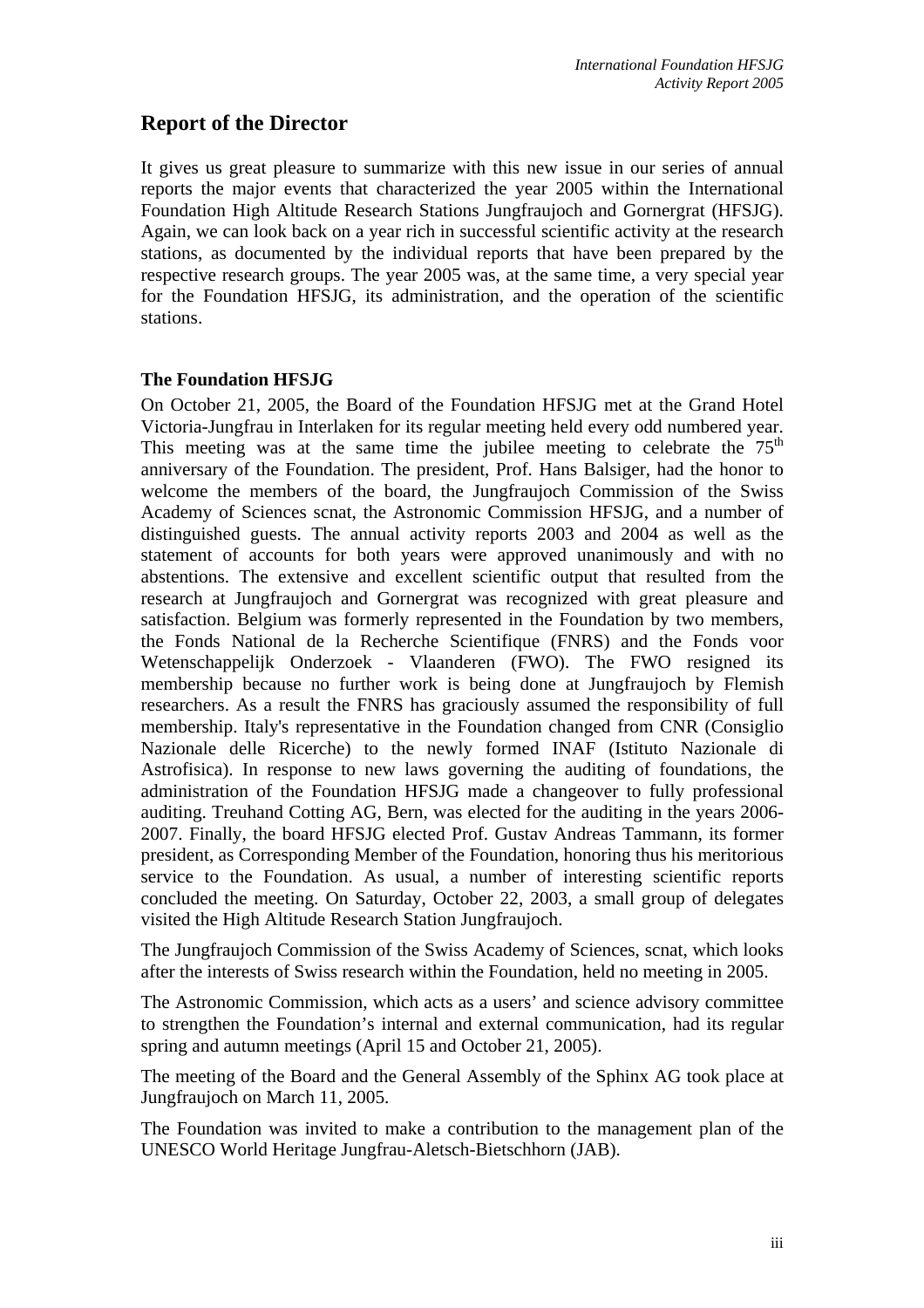Starting in spring 2005, the buildings at Gornergrat that are the property of the Burgergemeinde Zermatt and the Gornergrat Bahn underwent a complete refurbishing to make the entire site more attractive for tourists and as well as for science. The extended renovation work necessitated closing the Kulm Hotel and both observatories from April through December. Upon the announcement of the renovation and the ensuing interruption of all operations, INAF decided that this was an appropriate time to conclude the present contract for Gornergrat North (which was due to expire in 2005 anyway) and to completely dismantle TIRGO. This leaves the future of Gornergrat North open, but discussions are ongoing, although no final solutions have been found. The Burgergemeinde would like for us to use Gornergrat North to embed science in public outreach and tourism. Since January 1, 2006, there has been no one at the Observatory Gornergrat North.

The High Altitude Research Station Jungfraujoch will celebrate its 75th anniversary in the summer of 2006. From its beginnings as an astronomical observatory and a station where acute mountain sicknesses were studied, the Scientific Station Jungfraujoch has evolved during its 75 year history into one of the most renowned centers in Europe for environmental sciences. To celebrate this important event several special projects are planned. One of them is an international scientific conference to be held from September 11-14, 2006, at the Casino-Kursaal in Interlaken. A scientific committee, headed by Prof. Heinz Hugo Loosli and the director HFSJG, is in the process of organizing the conference. An extraordinary meeting of the board HFSJG is scheduled for September 14, 2006.

### **The High Altitude Research Station Jungfraujoch**

As documented by the individual reports and the lists and statistics, the High Altitude Research Station Jungfraujoch continued to be a place of exceptionally lively and exciting research. In 2005, 36 teams were active at Jungfraujoch. Among a total of 41 research projects, 20 were primarily based on automatic measurements around the clock. In February, in response to a proposal by Mr. Daniel Keuerleber, director of MeteoSchweiz, the research station Jungfraujoch was named the  $23<sup>rd</sup>$  global GAW (Global Atmosphere Watch) station by the World Meteorological Organisation (WMO). Please see the WMO announcement on page 221.

All member countries of the Foundation benefited from the excellent research conditions (Figure 1). By number of projects, Germany was again the second largest user after Switzerland. Scientists spent a total of 1432 person-working days at Jungfraujoch. As shown in Figure 2, this number is well above the long-term average. Figure 3 illustrates the relative number of person-working days for 2005 by country. Leading in presence at Jungfraujoch were the Institut d'Astrophysique et Géophysique de l'Université de Liège (350 person-working days), the Institute for Human Movement Sciences, Swiss Federal Institute of Technology Zurich (ETHZ), and Institute of Physiology, University of Zurich (247), the Paul Scherrer Institut (123), and the School of Earth, Atmospheric and Environmental Sciences, University of Manchester (101). Participants of the Cloud Aerosol Characterisation Experiment 4 (CLACE 4) spent more than 540 days at the research station. Complementing the automatic meteorological measurements, our custodians continued the daily weather observations for the Federal Office of Meteorology and Climatology (MeteoSwiss). The custodians also provide the updates for the internet weather report of the Jungfraubahnen.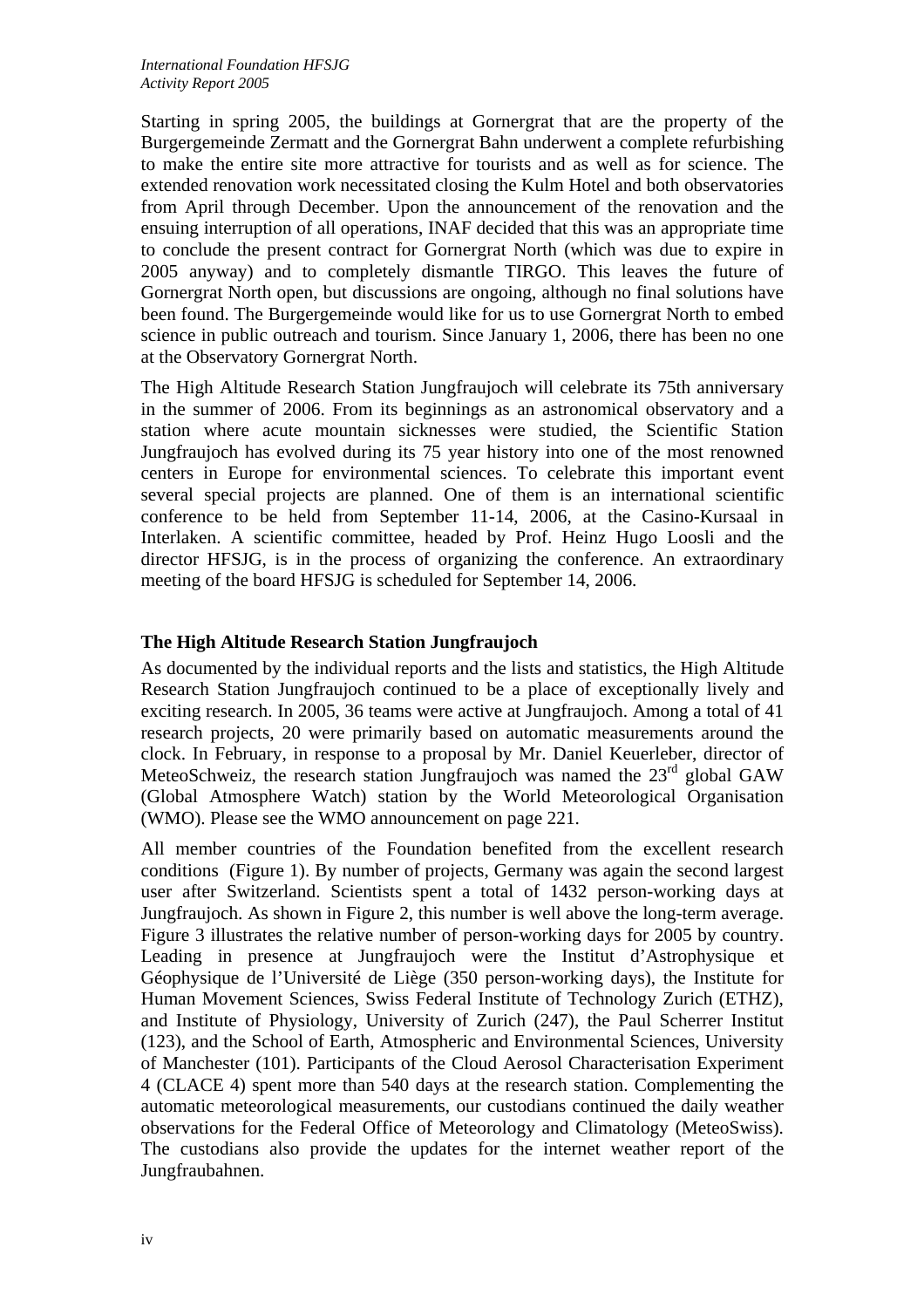

*Figure 1: Number of research projects at the High Altitude Research Station Jungfraujoch by country.* 



*Figure 2: Number of working days spent by scientists at the High Altitude Research Station Jungfraujoch during the past years.* 



*Figure 3: Relative number of person-working days in 2005 at the High Altitude Research Station Jungfraujoch by country.*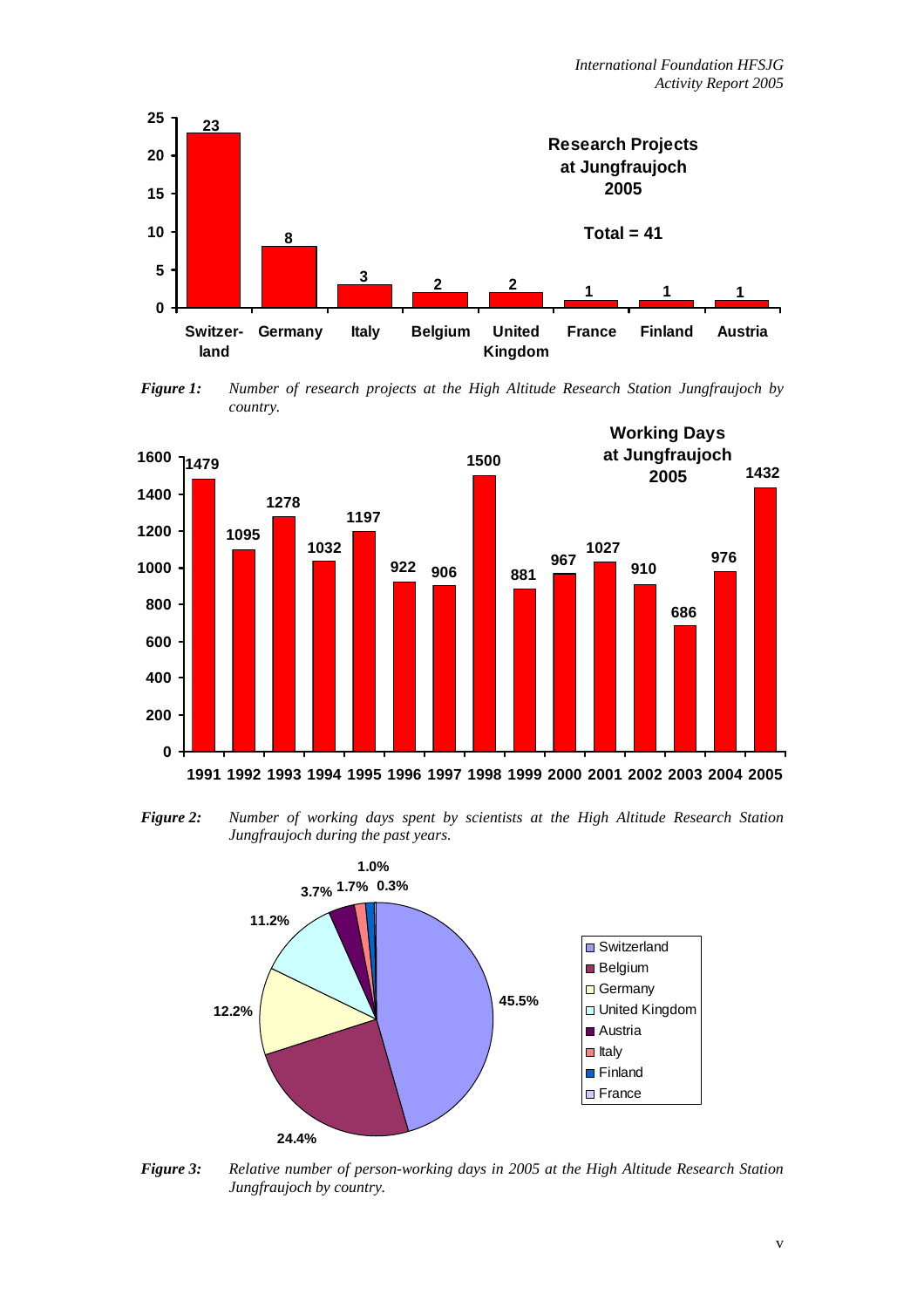The extensive research conducted at Jungfraujoch during 2005 resulted in 125 scientific publications, conference contributions, and data reports, many of them by young scientists. Three Ph.D. theses were based on work conducted at Jungfraujoch.

Due to the unique location and the unspoiled environment as well as the quality of the scientific work, Jungfraujoch has maintained its role as a center for environmental research. The site plays a significant role in a number of nationally and internationally coordinated research programs. Jungfraujoch is a key station in the following major networks:

| <b>NDSC</b>     | Network for the Detection of Stratospheric Change        |
|-----------------|----------------------------------------------------------|
|                 | <b>Primary Site</b>                                      |
| <b>GAW</b>      | Global Atmosphere Watch                                  |
|                 | <b>Global GAW Station</b>                                |
| <b>SOGE</b>     | System for Observation of Halogenated Greenhouse Gases   |
|                 | in Europe                                                |
| <b>EARLINET</b> | European Aerosol Research Lidar Network                  |
| <b>CHARM</b>    | <b>Swiss Atmospheric Radiation Monitoring Program</b>    |
| <b>ANETZ</b>    | <b>Automatic Measuring Network of MeteoSwiss</b>         |
| <b>RADAIR</b>   | Swiss Automatic Network for Air Radioactivity            |
|                 | Monitoring                                               |
| <b>NADAM</b>    | Netz für automatische Dosis-Alarmierung und -Meldung     |
| <b>NABEL</b>    | Nationales Beobachtungsnetz für Luftfremdstoffe          |
|                 | (National Air Pollution Monitoring Network)              |
| <b>ASRB</b>     | <b>Alpine Surface Radiation Budget Network</b>           |
| <b>AGNES</b>    | <b>Automated GPS Network for Switzerland</b>             |
| CarboEuro-IP    | Assessment of the European Terrestrial Carbon Balance    |
| <b>TOUGH</b>    | Targeting Optimal Use of GPS Humidity                    |
| <b>VITA</b>     | Varves, Ice cores, and Tree rings - Archives with annual |
|                 | resolution                                               |

Jungfraujoch, however, is not only a center for atmospheric and environmental research. The high alpine surroundings are of equal importance, as demonstrated e.g. by the research project conducted by the Swiss Federal Institute of Technology, Laboratory of Hydraulics, Hydrology and Glaciology, Zürich (permafrost temperature monitoring in alpine rock walls). These long-term temperature measurements are of utmost importance for the evaluation of the consequences of the general warming to the high alpine environment in general, and in particular for the region of the UNESCO World Heritage Jungfrau-Aletsch-Bietschhorn (JAB). As in previous years, the extraction of climate information from archives within the JAB was again the goal of ice drilling campaigns in the Fiescherhorn/Jungfraujoch area conducted by a joint team of the University of Bern, Laboratory for Radio- and Environmental Chemistry, and the Paul Scherrer Institute within the NCCR Climate project VITA (NCCR Climate: National Centre of Competence in Research on Climate; VITA: Varves, Ice cores, and Tree rings - Archives with annual resolution).

Material sciences are a further topic where the high altitude site Jungfraujoch is becoming increasingly important. As in the years before, several experiments were again conducted addressing the problem of soft errors on electronic devices due to cosmic rays.

We were particularly pleased to host again an extensive medical experiment. During the months of July and August a medical team from ETHZ and University Zurich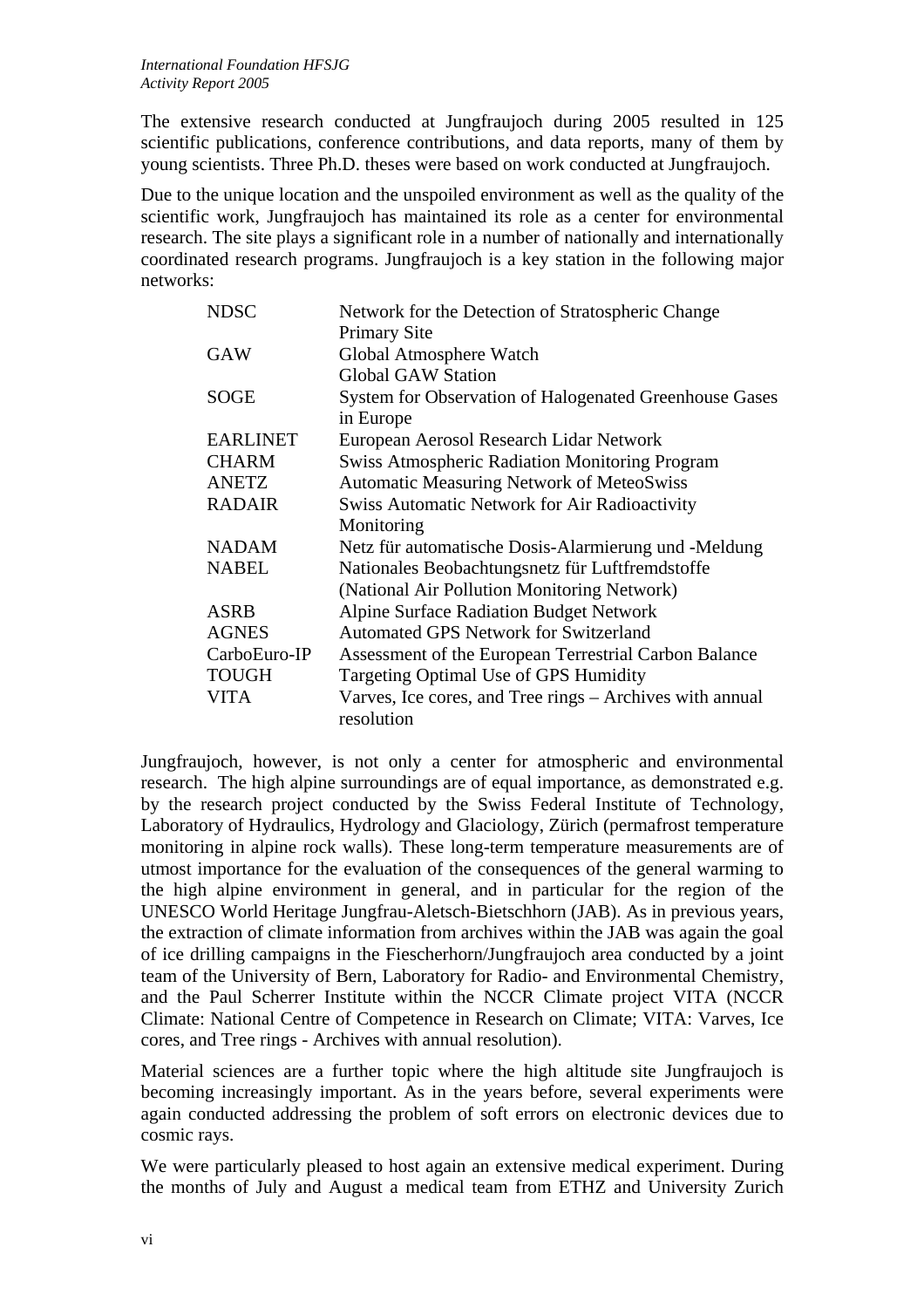headed by Dr. Susi Kriemler studied the effects of high altitude and mountaineering on children in the age group 9-12 by monitoring nine father and son/daughter teams.

As part of the Einstein year celebrations, a spark chamber was built by the Laboratory of High Energy Physics, Physikalisches Institut, University of Bern (Prof. Klaus Pretzl and his team), in collaboration with CERN. The spark chamber, installed with support by the Jungfraubahn in the tourist area of the Sphinx, is monitored via Internet to the Historisches Museum in Bern, as part of the Einstein exhibition.



*Figure 4: Tourists watching the spark chamber at the Sphinx.* 

Within a further action of public outreach students from the Kantonsschule Zürcher Unterland in Bülach spent part or their "Research in Switzerland" project week at Jungfraujoch with the director HFSJG and tutor Mr. Kuno Strassmann from the University of Bern (see Picture of the Month, May 2005).

As stated in previous reports, the role of the Research Station Jungfraujoch within the new UNESCO World Heritage Jungfrau-Aletsch-Bietschhorn, JAB, has yet to be defined in detail. In 2005, the Foundation was invited to contribute to the management plan of JAB.

The Research Station, the scientific activity, and the unique environment of the UNESCO World Heritage Jungfrau-Aletsch-Bietschhorn attracted a number of visitors throughout the year. Several organizations initiated meetings of national and international scientific committees in the Jungfrau region and combined these meetings with an excursion to Jungfraujoch, e.g.

- Climate Group Meeting, University of Fribourg (Prof. M. Beniston, April 4, 2005)
- Workshop on Solar Variability and Planetary Climates, (International Space Science Institute, ISSI, Bern, June 11, 2005)
- European Physical Society Meeting EPS-13 (July 10, 2005)
- Bundesamt für Umwelt, Wald und Landschaft (BUWAL), Abteilung Internationales (August 10, 2005)
- Paul Scherrer Institute, Board of Directors (September 2, 2005)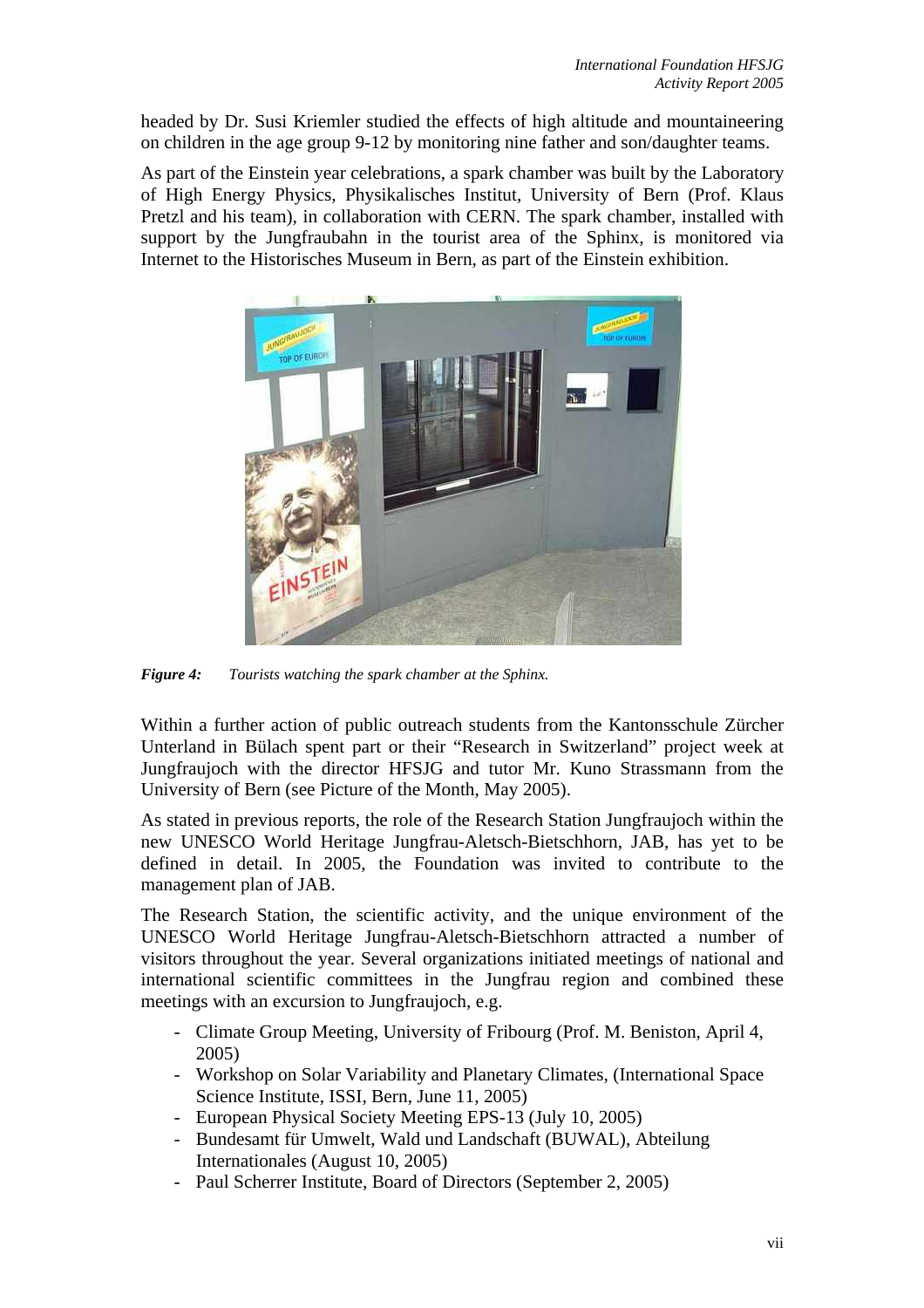- Wengen Workshop "Climate, climatic change, and human health" (Prof. M. Beniston, September 15, 2005)
- Bundesamt für Statistik, Neuchâtel (September 18, 2005)
- The  $23<sup>rd</sup>$  Pediatric Work Physiology Meeting, Gwatt (Dr. S. Kriemler, September 26, 2005)
- Bayerisches Staatsministerium für Umwelt, Gesundheit und Verbraucherschutz, verantwortlich für die Umwelt Forschungsstation Schneefernerhaus auf der Zugspitze (Ministerialdirigent Prof. Dr. S. Specht, December 12, 2005)

It was a very special pleasure for the director HFSJG to welcome Mrs. Elisabeth von Muralt, the daughter of the Foundation's former president Prof. Alexander von Muralt, and her family (July 1, 2005).

The administration HFSJG also received a number of requests for visits to the Research Station from representatives of news media and non-scientific groups. Thanks to the help of the researchers and the custodians, more than 70 visits could be realized, and all were extremely well received. Life in the mountains, the high alpine environment, and the research activity were reflected in about 30 contributions in the news media (for details please see the lists at the end of this report). The scenery of the Jungfraujoch and the scientific station also served as a main subject for several reports on Swiss and foreign TV channels.

For a period of several months, the scientific station was also subject of the art performance "Imachination" (http://www.imachination.net/next100/press/index.htm) by German artist Tim Otto Roth.

In order to provide the researchers with optimal working conditions, continuous effort is made to keep the environment clean and the infrastructure in good condition. As in previous years, several coordination discussions took place with the management of the Jungfraubahnen. The annual coordination meeting at Jungfraujoch, a platform for the discussion of such items, took place on October 25, 2005, and was attended by the director HFSJG and Mr. Fischer. Prime topics from our point of view were again the measures to avoid or minimize disturbances of the scientific measurements by emissions in connection with construction work or by apparatus defects, as well as problems with high temperatures in the Sphinx buildings. The continuous support by Mr. Andreas Wyss, chief of technical services and maintenance division of the Jungfraubahnen at Jungfraujoch, of Mr. Fritz Jost and Mr. Heinz Schindler is gratefully acknowledged.

Maintenance work on the infrastructure of the Research Station included repairs on water and waste water pipes. A much faster data connection and broadband access of the scientific station to Internet was put into operation at the beginning of the year thanks to the support of the management of the Jungfraubahnen and the technical assistance of the Division for Information Services of the University of Bern (Informatikdienste, Dr. Fritz Bütikofer). A new administration software was developed by Mr. Urs Jenzer, our PC and network coordinator.

Unfortunately, Mrs. Joan Fischer had a ski accident in spring and had to undergo surgery. Mr. and Mrs. Hemund and Mrs. Therese Staub, former custodian, were so kind to help out during Mrs. Fischer's recovery phase.

There was a major emergency on August 22, due to serious flooding in the entire region of Interlaken, Lauterbrunnen, and Grindelwald. As illustrated in Figure 5, in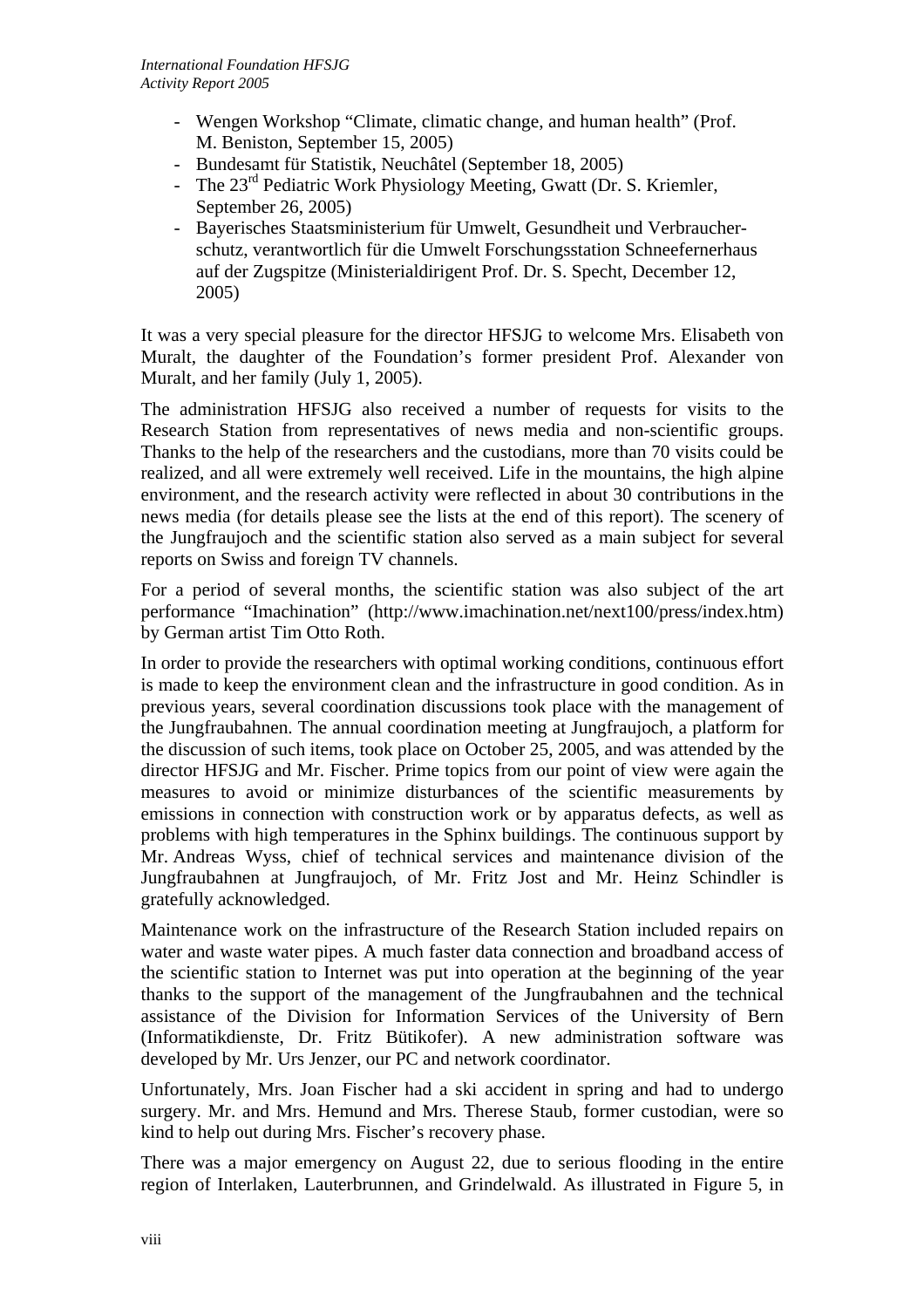only 48 hours approximately 200mm of rain were recorded in several regions in Switzerland. Severe damage was done in particular to the track of the Bernese Oberland Railway, BOB, between Interlaken and Grindelwald. Fortunately nothing happened to the infrastructure of the research station; there was only a temporary disruption in electricity (as illustrated in Figure 6) and of the communication facilities. The Jungfraubahnen did a truly marvelous job of restoring communication and immediately organizing bus transportation where needed.



*Figure 5: Sum of 48-hour rainfall (in mm) on August 21/22, 2000. (Mr. C. Frei, MeteoSwiss; please see also the report by MeteoSwiss in this volume on page 159).* 



*Figure 6: The AC power outage (green curve) during the flooding period of August 22nd/23rd , 2005 as recorded by the photovoltaic power plant operated in the High Altitude Research Station Jungfraujoch by the Berner Fachhochschule, Hochschule für Technik und Informatik, Burgdorf (courtesy Prof. Heinrich Häberlin).*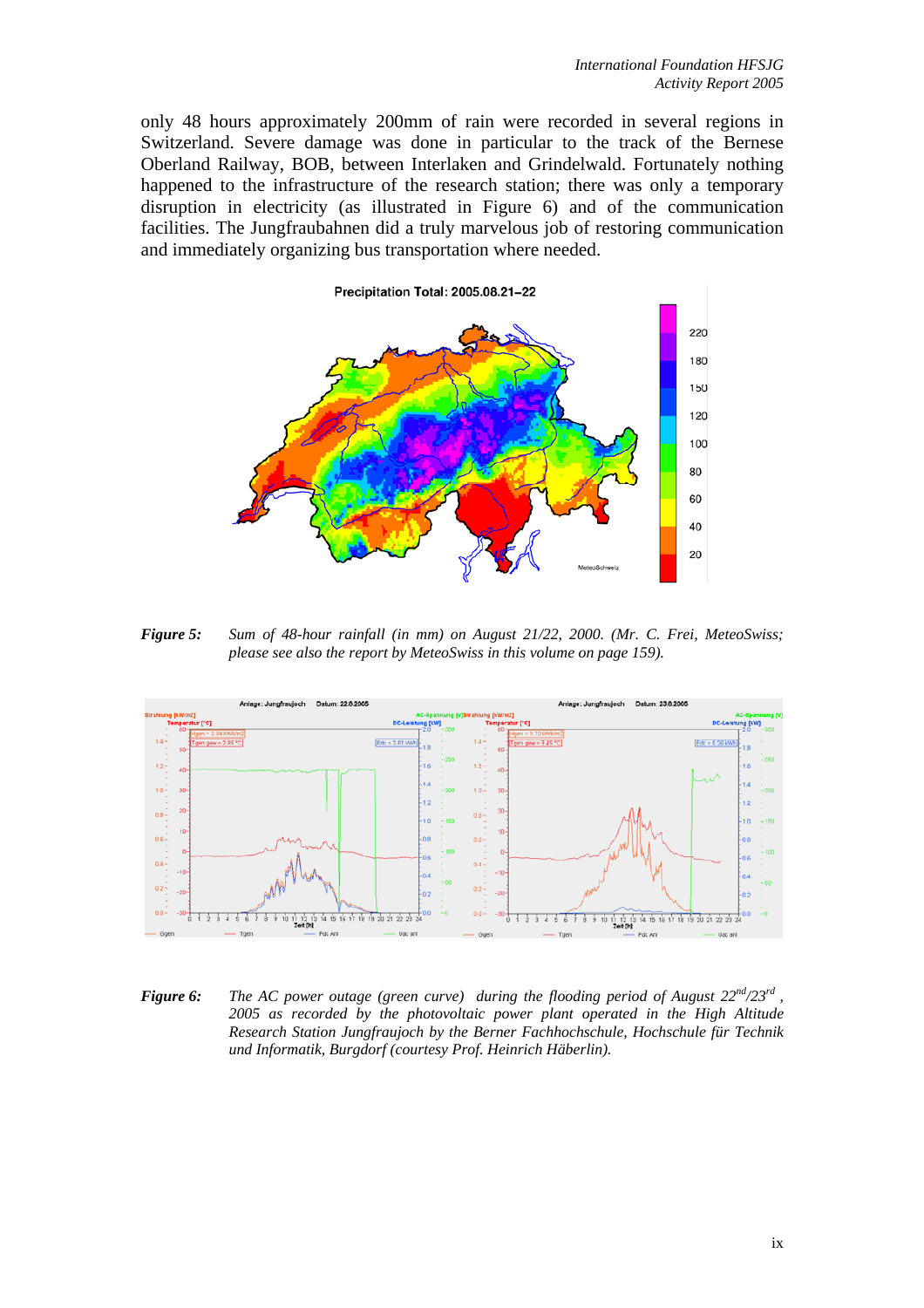### **The High Altitude Research Station Gornergrat**

Due to its unique location, its clean environment, and the good infrastructure, the High Altitude Research Station Gornergrat, which includes the two astronomical observatories Gornergrat South and Gornergrat North as well as a container laboratory, continues to be an excellent basis for astrophysical research.

Since 1974 the Astronomical Observatory Gornergrat North was subleased to the Italian Consiglio Nazionale delle Ricerche (CNR). In 1979 it was equipped with a 1.5m Cassegrain-Infrared (IR) Telescope (TIRGO). The telescope and related instrumentation were run by the Istituto di Radioastronomia (IRA-CNR), sezione di Firenze, with the assistance of the Osservatorio Astrofisico di Arcetri and the Dipartimento di Astronomia e Scienza dello Spazio of the Università di Firenze. In the near-infrared wavelength range (1-2.5 micron) both images and spectra could be obtained by the camera ARNICA, while the camera TIRCAM2 allowed observations in the mid-IR regime (3-20 micron).

The Observatory Gornergrat South is subleased to the Universität zu Köln. Here, the I. Physikalisches Institut der Universität zu Köln has installed the 3m radio telescope KOSMA (Kölner Observatorium für Submillimeter und Millimeter Astronomie). The central topic of the research with KOSMA, conducted jointly with the Radioastronomisches Institut, Universität Bonn, is the spectrally resolved observation of the global distribution of interstellar matter in the Milky Way and nearby external galaxies, using the important mm-, submm-lines of CO, and atomic carbon. The most advanced technical equipment combined with the excellent observing conditions at Gornergrat allow astronomical observations up to the highest frequencies accessible to ground-based instruments.

Since 1998, the Space Research and Planetary Sciences Division of the University of Bern has been operating a solar neutron telescope (SONTEL) on the Belvedere plateau. This detector is the European cornerstone of a worldwide network initiated by the Solar-Terrestrial Environment Laboratory of the Nagoya University for the study of high-energy neutrons produced in energetic processes at the Sun.

As already mentioned above, the year 2005 was a year of construction at Gornergrat. Starting in spring, the buildings that are the property of the Burgergemeinde Zermatt and the Gornergrat Bahn underwent a complete refurbishing to make the entire site more attractive for tourists and as well as for science. The Gornergrat Bahn and the Burgergemeinde Zermatt invited the Foundation to information meetings to discuss the planning. Because a universal renovation was to be carried out, all operations at Gornergrat were suspended during the summer months, i.e. no hotel, no astronomic observations. With the exception of a few interruptions, the cosmic ray experiment in the laboratory container, however, could be operated throughout the year. Gornergrat South now has newly renovated rooms and a new kitchen, and KOSMA was back in operation by the end of November 2005. New rent contracts for Observatory Gornergrat South will be forthcoming for January 1, 2006. Upon the announcement of the renovation and the ensuing interruption of all operations, INAF decided that this was an appropriate time to conclude the present contract for Gornergrat North (which was due to expire 2005) and to completely dismantle TIRGO. As Dr. Filippo Mannucci states in his final report (please see page 173) "the telescope had a great impact on Italian astronomy as, in the late '70s, it was one of the first five telescopes in the world capable of infrared observations. The development of this telescope and of its instrumentation had the consequence of creating a competitive group of infrared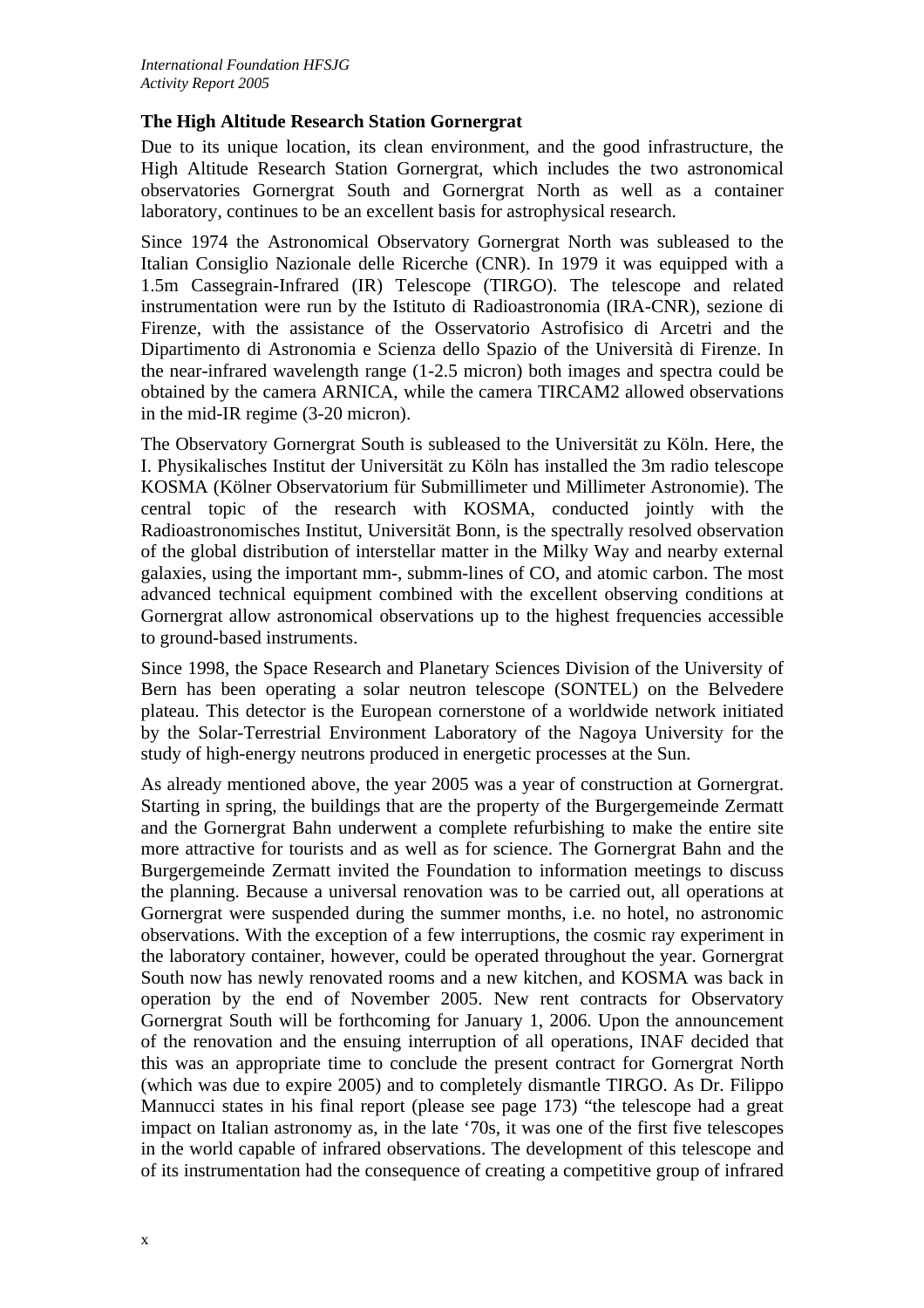astronomers and technicians." Part of the former Observatory Gornergrat North, i.e. the living quarters, have been transformed into hotel rooms. The end of the TIRGO era leaves the future of Gornergrat North open, but discussions are ongoing although no final solutions have been found. The Burgergemeinde Zermatt would like the Foundation HFSJG to use Gornergrat North to embed science in public outreach and tourism. Negotiations with a first interested party were not successful, however. Therefore, since January 1, 2006, there has been no one at the Observatory Gornergrat North.



*Figure 7: Construction scene at Gornergrat, Figure 8: Dr. Martin Miller in the new kitchen of May 2005. the Observatory Gornergrat South.*

Despite the interruptions during the major part of the year, the number of working days at Gornergrat is still remarkable. Figure 9 shows the statistics for Gornergrat South. However, a large fraction of the working days of the I. Physikalisches Institut der Universität zu Köln was related to the construction work and not to scientific observations.



*Figure 9: Statistics of the person-working days at the Astronomical Observatory Gornergrat South.*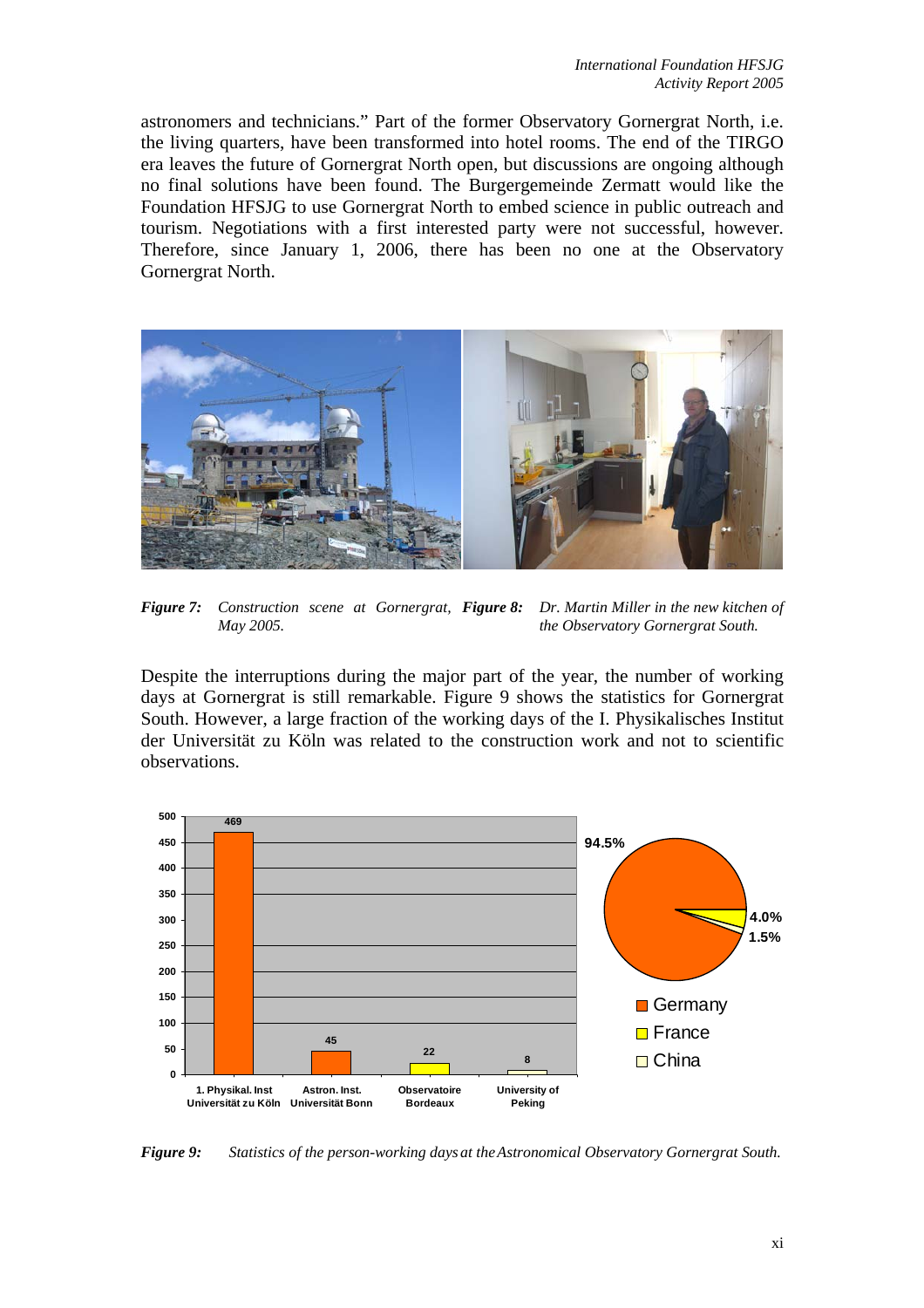During the last couple of years the region of the Gorner glacier became increasingly interesting to the glaciologists of the Versuchsanstalt für Wasserbau, Hydrologie und Glaziologie (VAW) of the Swiss Federal Institute of Technology in Zurich (ETHZ). In 2005, the teams under the leadership of Prof. Martin Funk spent about 400 working days near and at the Gornersee in order to study the processes controlling the drainage of glacier-dammed lakes (see the corresponding report on page 185).

In 2005, nine scientific papers were published based on work at Gornergrat, and two PhD theses were completed. Details can be found in the individual reports.

An extremely important help for the operation of the observatories and the successful scientific work at Gornergrat is the continued support provided by the Burgergemeinde Zermatt as the owner of the Gornergrat Kulm Hotel, by the Gornergrat Bahn, and locally by Mrs. Marianne Schwall and Mr. Uli Schwall as the directors of the Kulm Hotel, and their crew. We very much regret that Mr. and Mrs. Schwall left their position for a new challenge at the end of the year 2005.

The Foundation HFSJG is confident with the improved infrastructure and the prospective new use of the observatory Gornergrat North the site will strengthen its position as an attractive site both for science and tourism.

### **Summary and Acknowledgements**

As documented by the individual activity reports, the large number of publications, and the feedback from meetings, scientific work at the High Altitude Research Stations Jungfraujoch and Gornergrat during the report period 2005 continued to be extensive and of high international standard. Due to the unique observational and measuring conditions, the Jungfraujoch station has maintained its position as a key station in a number of European and global measuring networks for climate and environmental studies. For the same reasons, and even more so after the refurbishing, Gornergrat continues to be a center for astronomical and astrophysical research. The Foundation HFSJG confirmed its role as a provider of excellent research infrastructure. The hard work and the efforts of all who contributed to this success are highly appreciated and gratefully acknowledged. We also thank all members of the Foundation and their representatives for their support. In particular, we thank the Swiss National Science Foundation for the most significant funding of the Swiss contribution, and in particular Prof. Hans Rudolf Ott (President Division II), Dr. Paul Burkhard (Head secretariat Division II), and Dr. Jean-Bernard Weber (Vice Director), for the excellent and benevolent collaboration.

Operation of the High Altitude Research Stations Jungfraujoch and Gornergrat would not be possible without the help and support of many individuals and organizations.

For the Jungfraujoch station, our thanks go to our custodians, Mr. and Mrs. Fischer, Mr. and Mrs. Hemund. With their devotion to duty, their competence, and their ability to create a comfortable atmosphere in the station, they are providing the basis for all scientists to do good research work. A special thanks goes to the Jungfrau Railway Holding Ltd and to the Jungfrau Railways. Without their goodwill and their substantial support the Research Station at Jungfraujoch could hardly be operated. Both the Board of the Jungfrau Railway Holding Ltd under its president Mr. Riccardo Gullotti, as well as the management and personnel of the Jungfraubahnen under Chief Executive Officer Walter Steuri, are always open and positive toward our needs, which quite often conflict with touristic objectives. We gratefully acknowledge the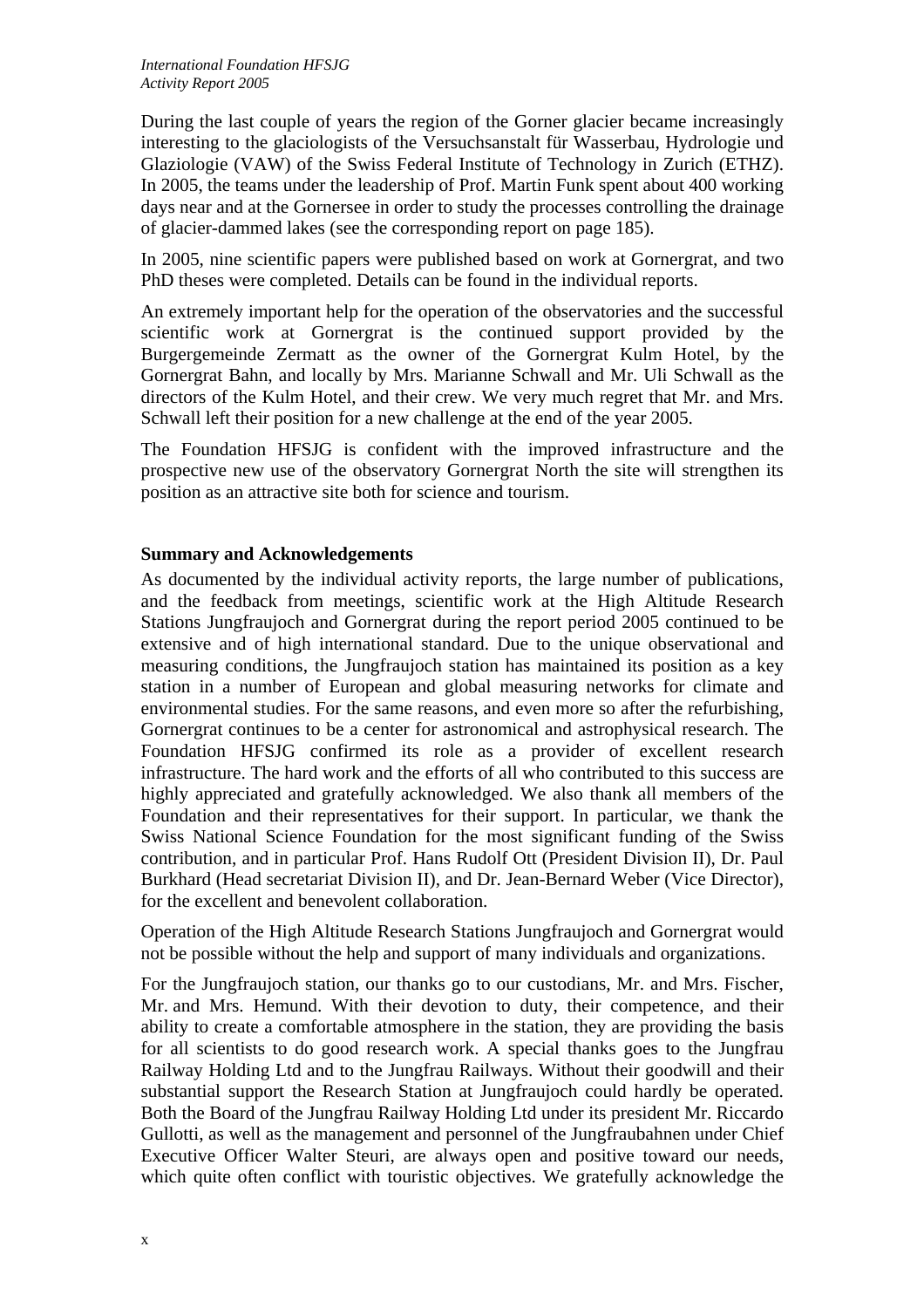generous direct and indirect support and appreciate the continued interest in the research activity and the scientific output. At Jungfraujoch we are particularly grateful to Mr. Andreas Wyss, chief of technical services and maintenance, and his team, and to Mr. Fritz Jost, chief Zugförderung und Werkstätte (ZfW). Our thanks also include Mr. Urs Zumbrunn, and the personnel of the Restaurant Top of Europe.

The great efforts of all these individuals and institutions would, however, be worthless if the research facilities would not be used adequately. We therefore would like to express our sincere gratitude to all scientists for their dedicated work and good collaboration, demonstrating through the excellence of their research that the High Altitude Research Station Jungfraujoch continues to fulfill an undisputed need of the scientific community.

In this sense, for Gornergrat our thanks go first to all the scientists of the Istituto di Radioastronomia (IRA-CNR), sezione di Firenze, of the Osservatorio Astrofisico di Arcetri and the Dipartimento di Astronomia e Scienza dello Spazio of the Università di Firenze (Prof. Gianni Tofani, Dr. Filippo Mannucci), the I. Physikalisches Institut der Universität zu Köln (Prof. Juergen Stutzki, Dr. Martin Miller), of the University of Bern, and of all collaborating institutions. We are also grateful to the scientists of the Versuchsanstalt für Wasserbau, Hydrologie und Glaziologie (VAW) of the Swiss Federal Institute of Technology in Zurich (ETHZ). We then thank the Brig-Visp-Zermatt Bahn (BVZ Holding AG) and, in particular, the Gornergrat Bahn with its president of the board, Mr. René Bayard. The substantial continuous support provided by the Gornergrat Bahn, by its Chief Executive Officer Hans-Rudolf Mooser as well as the entire crew, has been essential for the success of the scientific work. During the construction work we appreciated the good collaboration with all those involved, in particular with Mr. Kurt Haene, project manager, Mr. Pierre Gurtner, architect, Mr. Paul-Marc Petrig, Mr. Gerhard Mooser, and Mr. Roland Julen. We thank them for their commitment to make the impossible possible. Finally, we are extremely grateful to the Burgergemeinde Zermatt under the presidency of Mr. Andreas Biner, the members of the Burgerrat, and to Mr. Fernando Clemenz, director of the Matterhorn Group Holding AG. Without their goodwill and support it would not be possible to operate a world-famous astrophysical observatory at Gornergrat.

At the administrative office in Bern I would like to thank Dr. Urs Jenzer, the technical assistant HFSJG for electronics and computers, for his proficient work and his unlimited patience in struggling with an increasing number of obstacles (i.e. firewalls) affecting free flow of scientific data. Continued assistance by the Informatikdienste of the University of Bern in networking and data transfer is also gratefully acknowledged. We have greatly appreciated the competent services of our treasurer, Mr. Karl Martin Wyss, and the knowledgeable support and auditing by Mr. Christian Gasser. Last, but not least, I would like to thank our secretary, Mrs. Louise Wilson. Her devotion to the Foundation HFSJG, her competence and flexibility in running the administrative affairs is most gratefully acknowledged. But her kindness in the daily contacts with staff and scientists is equally appreciated. It is indeed the combination of professional competence and human touch that make her so unique and so precious for the Foundation.

6. Tinouil

Bern, February 25, 2006 Erwin O. Flückiger